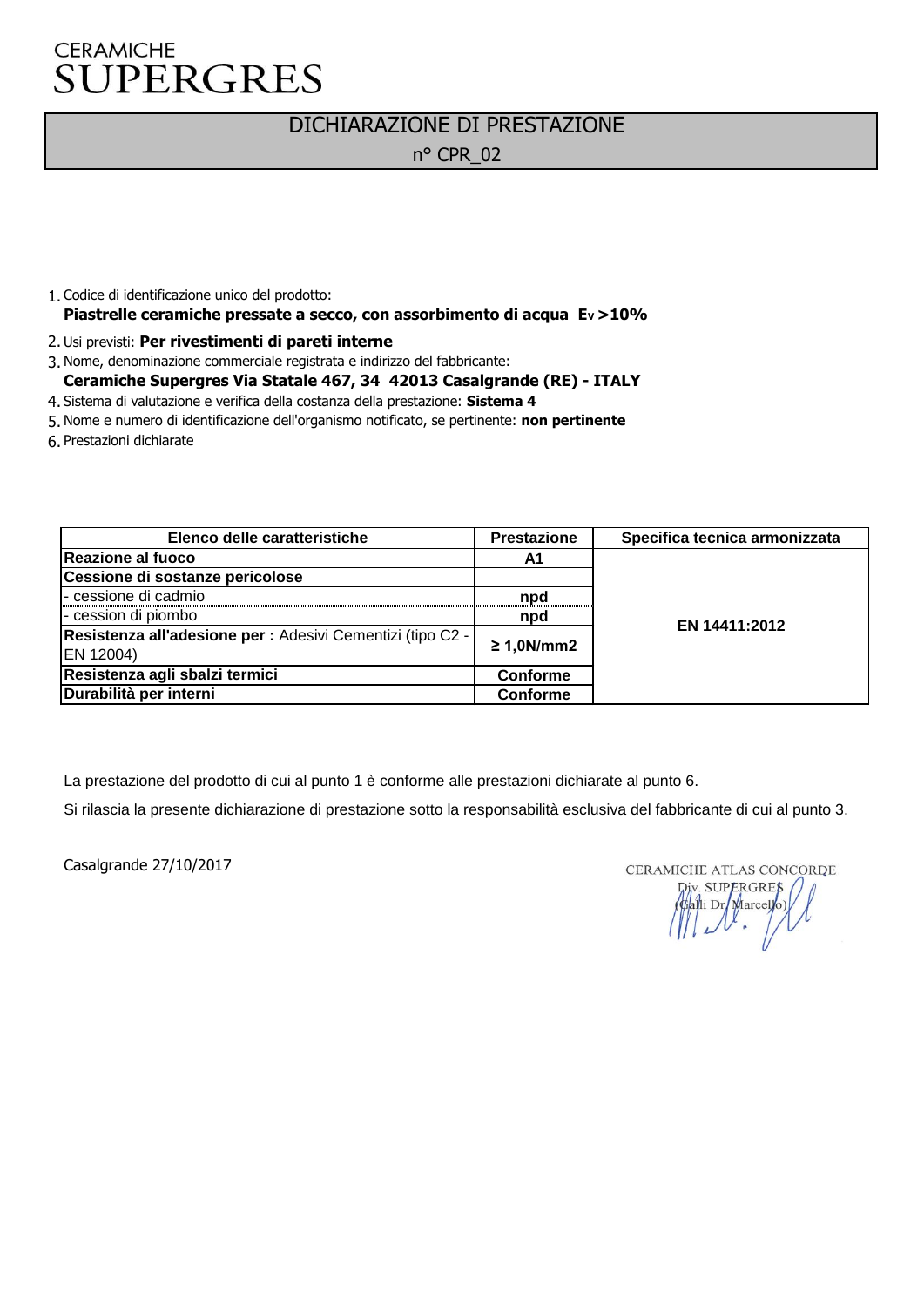# DECLARATION OF PERFORMANCE

n° CPR\_02

- 1. Unique identification code of the product type: Dry-pressed ceramic tiles, with water absorption  $Ev \ge 10\%$
- 2. Intended uses: **for internal walls**
- 3. Name or registered trade mark, and contact address of the manufacturer: **Ceramiche Supergres Via Statale 467, 34 42013 Casalgrande (RE) - ITALY**
- 4. System(s) of assessment and verification of constancy of performance (AVCP): **System 4**
- 5. Name and identification number of notified laboratory, if relevant: **not relevant**
- 6. Declared performances

| <b>Essential characteristics</b>              | <b>Performance</b> | <b>Harmonised technical specification</b> |
|-----------------------------------------------|--------------------|-------------------------------------------|
| <b>Reaction to fire</b>                       | A1                 |                                           |
| Release of dangerous substance:               |                    |                                           |
| - Cadmium                                     | npd                |                                           |
| l-Lead                                        | npd                | EN 14411:2012                             |
| Adhésif à base de ciment (type C2 – EN 12004) | $\geq 1,0N/mm2$    |                                           |
| Thermal shock resistance                      | <b>Pass</b>        |                                           |
| Durability for internal use                   | <b>Pass</b>        |                                           |

The performance of the product identified in point 1 is in conformity with the declared performances in point 6. This declaration of performance is issued under the sole responsibility of the manufacturer identified in point 3.

Casalgrande 27/10/2017

CERAMICHE ATLAS CONCORDE

The ATLAS CONCOR<br>
Div. SUPERGRES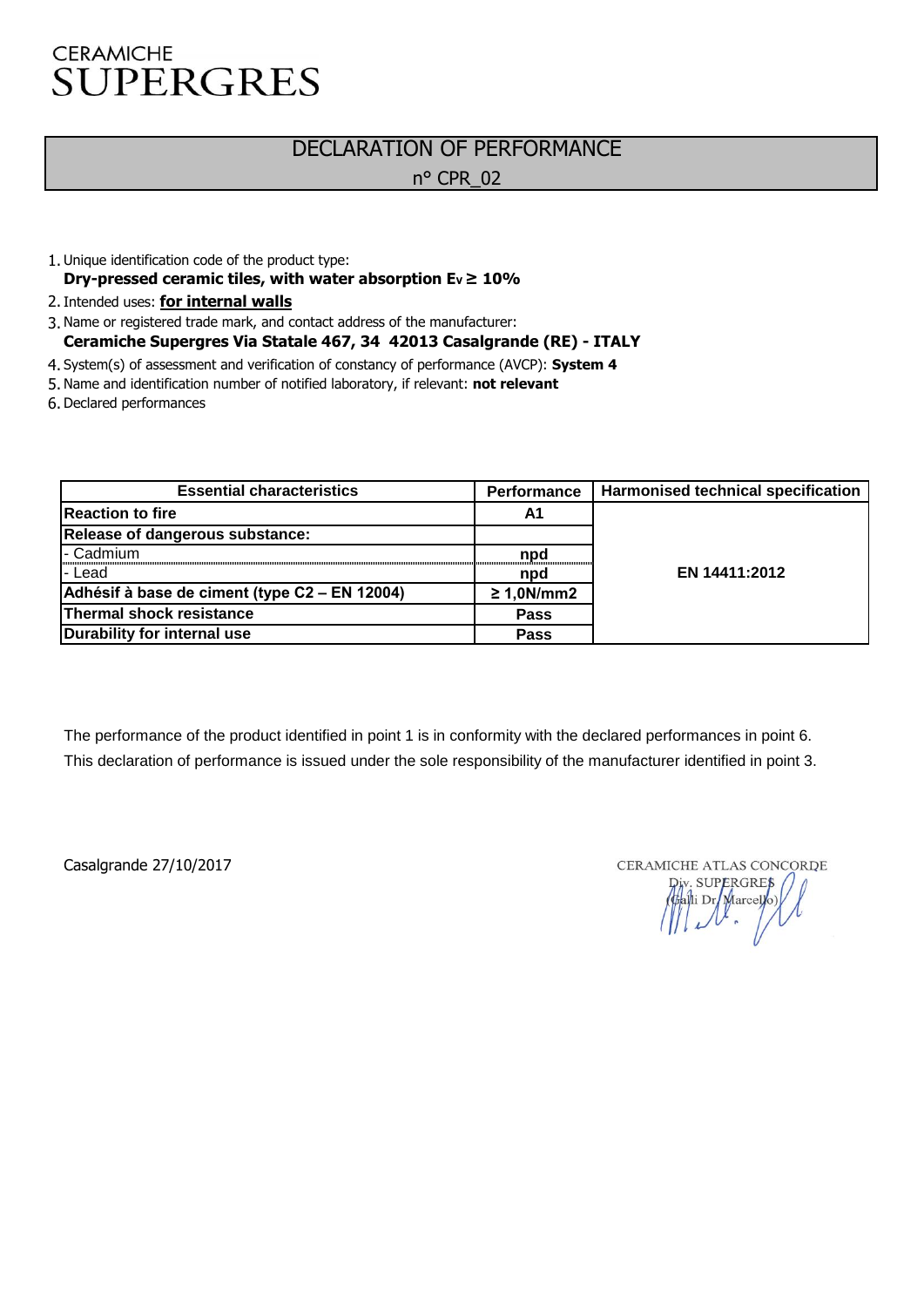#### DECLARATION DE PERFORMANCE n° CPR\_02

- 1. Code d'identification unique du type de produit unique:
- **Carreaux céramiques pressés à sec, d'absorption d'eau EV ≥ 10%**
- 2. Usages prévu: **Pour revêtements de murs intérieurs**
- 3. Nom ou marque commerciale enregistrée, adresse de contact du fabricant: **Ceramiche Supergres Via Statale 467, 34 42013 Casalgrande (RE) - ITALY**
- 4. Système(s) d'évaluation et de vérification de la constance de performance (AVCP): **Système 4**
- 5. Nom et numéro d'identification du laboratoire notifié, le cas échéant: **not relevant**
- 6. Performances déclarées

| Caractéristiques essentielles                         | Performance     | Spécification technique harmonise |
|-------------------------------------------------------|-----------------|-----------------------------------|
| Réaction au feu                                       | A1              |                                   |
| Dégagement de substances dangereuses                  |                 |                                   |
| I- Cadmium                                            | npd             |                                   |
| l- Plomb                                              | npd             | EN 14411:2012                     |
| Adhérence: Cementitious adhesive (type C2 – EN 12004) | $\geq 1,0N/mm2$ |                                   |
| Résistance au choc thermique                          | <b>Conforme</b> |                                   |
| Durabilité pour:                                      | <b>Conforme</b> |                                   |

La performance du produit identifié au point 1 est en conformité avec les performances déclarées au point 6. La déclaration de performance est établie sous la seule responsabilité du fabricant identifié au point 3.

Casalgrande 27/10/2017

CERAMICHE ATLAS CONCORDE SUPERGRES Calli Dr Marcey